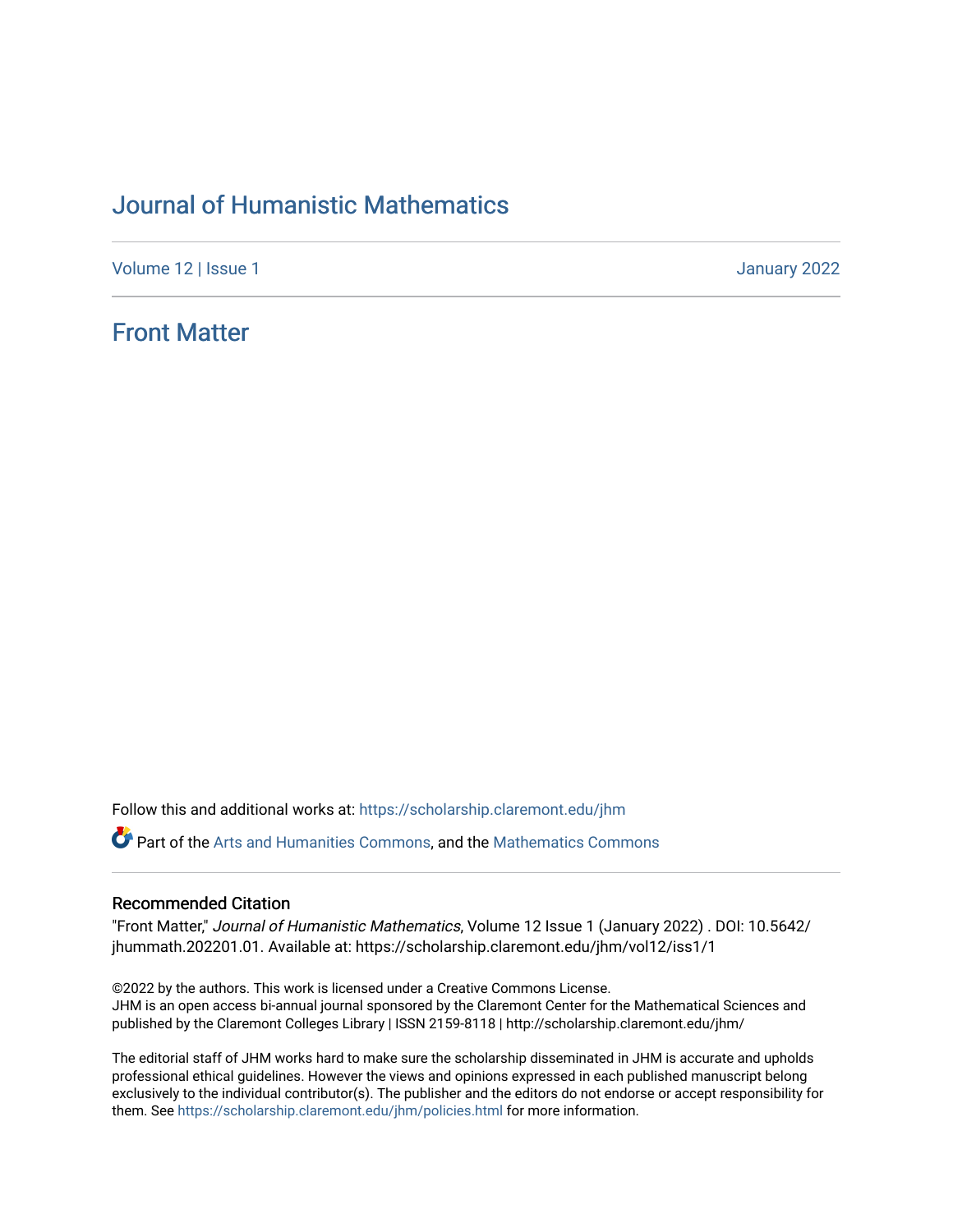# The Journal of Humanistic Mathematics JANUARY 2022 ISSUE CONTENTS

| Editorial |  |
|-----------|--|
|-----------|--|

| Seeing Mathematics and Seeing Mathematicians                                                                                              | Mark Huber and Gizem Karaali                                                             | 1   |  |  |  |
|-------------------------------------------------------------------------------------------------------------------------------------------|------------------------------------------------------------------------------------------|-----|--|--|--|
| <b>Articles</b>                                                                                                                           |                                                                                          |     |  |  |  |
| Intersection Cographs and Aesthetics                                                                                                      | Robert Haas                                                                              | 4   |  |  |  |
| Plane Figurate Number Proofs Without Words<br><b>Explained With Pattern Blocks</b>                                                        | Gunhan Caglayan                                                                          | 24  |  |  |  |
| Makers Do Math! Legitimizing Informal<br>Mathematical Practices Within Making Contexts                                                    | Amber Simpson and Signe Kastberg                                                         | 40  |  |  |  |
| Middle School Students Generating<br>Mathematical Problems from a Real-life Situation                                                     | David Coffland and Ying Xie                                                              | 76  |  |  |  |
| Happiness in Mathematics Education:<br>The Experiences of Preservice Elementary Teachers                                                  | Jeffrey Pair and Kent Dinh                                                               | 98  |  |  |  |
| Teiresias, Proportions, and Sexual Pleasure                                                                                               | Spyros Missiakoulis                                                                      | 118 |  |  |  |
| Thematic Folder: Math in the Time of COVID                                                                                                |                                                                                          |     |  |  |  |
| A Mother-Mathematician Meets the COVID-19 Era                                                                                             | Bonnie Jacob                                                                             | 130 |  |  |  |
| Nilpotents Leave No Trace: A Matrix Mystery for Pandemic Times                                                                            | Eric L. Grinberg                                                                         | 139 |  |  |  |
| Unmotivated, Depressed, Anxious:<br>Impact of the COVID-19 Emergency Transition to<br>Remote Learning on Undergraduates' Math Anxiety     | Melinda Lanius, Tiffany Frugé Jones,<br>Samantha Kao, Tynan Lazarus,<br>and Alex Farrell | 148 |  |  |  |
| Mindfully Navigating the Wind and Water:<br>Defining the Currents of Metaphors that<br>Interfere with Excellence in Mathematics Education | Rob Blom, Olivia Lu, and Chunlei Lu                                                      | 172 |  |  |  |
| The Hamster Diaries                                                                                                                       | Pamela B. Pierce                                                                         | 180 |  |  |  |
| Teaching Preservice Teachers in the Time of COVID<br>What's Worth Keeping?                                                                | Kathy Liu Sun, Jennifer L. Ruef,<br>Kathleen Jablon Stoehr, and Madeline Ahearn          | 187 |  |  |  |
| COVID-19, Vaccines, and Decision Theory                                                                                                   | Michael A. Lewis                                                                         | 210 |  |  |  |
| Mathematics of Social Distancing                                                                                                          | Robert Haas                                                                              | 217 |  |  |  |
| Navigating A Calculus Course During a Pandemic:<br>A USMA Perspective                                                                     | Shane K. Smith, Tyson H. Walsh,<br>and Lee Evans                                         | 219 |  |  |  |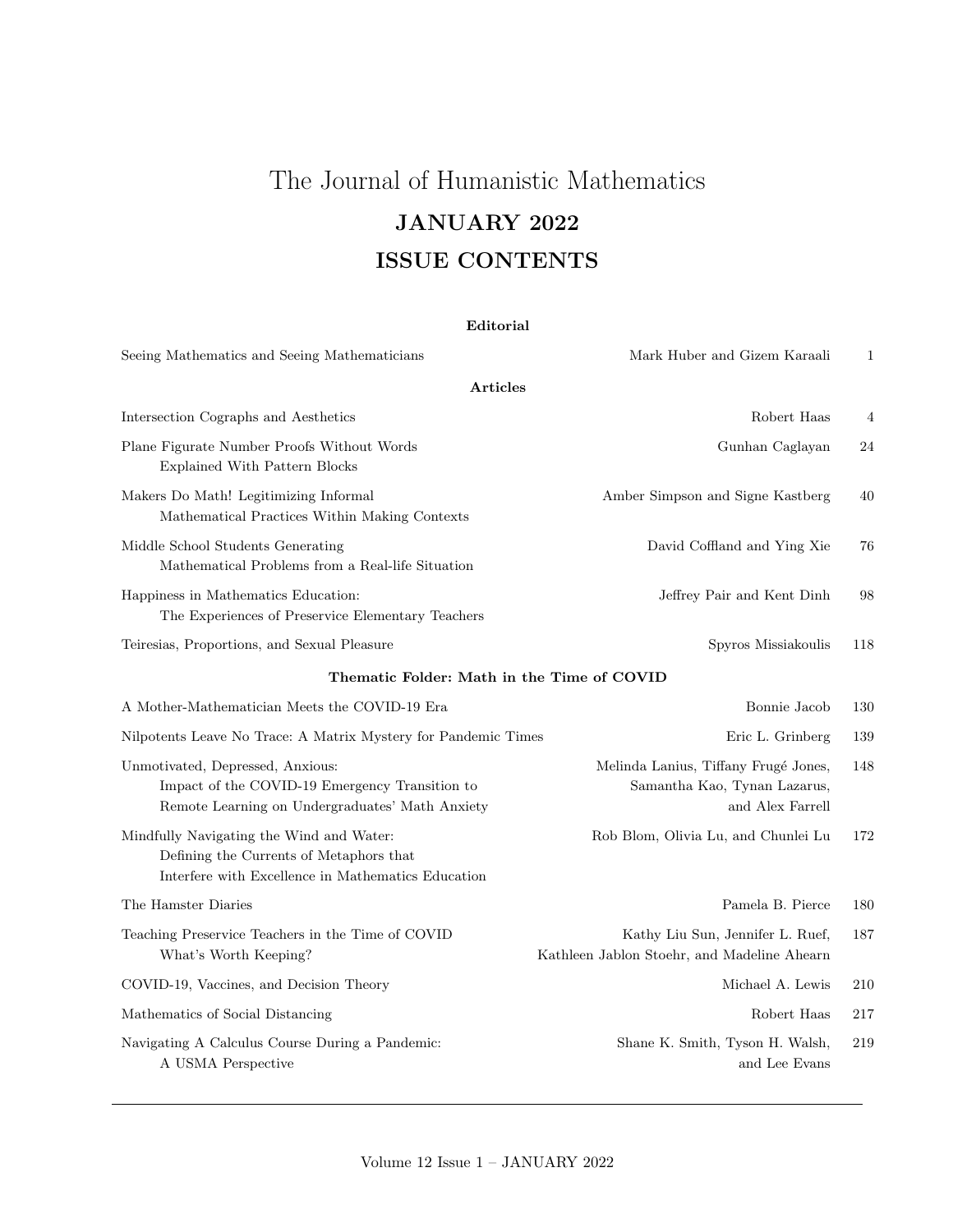# The Journal of Humanistic Mathematics JANUARY 2022 ISSUE CONTENTS — continued

### Report

| Extremal Mathematicians                                                                  | Carlos A. Alfaro                                                  | 238 |
|------------------------------------------------------------------------------------------|-------------------------------------------------------------------|-----|
| Exposition                                                                               |                                                                   |     |
| In Search of Star Clusters:<br>An Introduction to the K-Means Algorithm                  | Marcio Nascimento                                                 | 243 |
| <b>World of Mathematics</b>                                                              |                                                                   |     |
| A Note on a Mathematician-Cyclist: Anna Kiesenhofer                                      | Man Keung Siu                                                     | 256 |
| Lessons Learned from the Disorder of Operations                                          | Egan J. Chernoff                                                  | 260 |
| An Amends Letter From a Recovering Mean Professor                                        | Feryal Alayont                                                    | 277 |
| The Problem of Words: Learning to Teach Mathematics<br>When Numbers and Languages Mix    | Gladys Krause                                                     | 281 |
| Accidental World Teacher                                                                 | Richard Delaware                                                  | 295 |
| The Nature of Numbers: Real Computing                                                    | Bradley J. Lucier                                                 | 317 |
| Alice's Adventures in Wonderland:<br>Carroll's Symbolic Attack of Mathematical Symbolism | Firdous Ahmad Mala                                                | 348 |
| Twisting the Cube: Art-Inspired Mathematical Explorations                                | Lingguo Bu                                                        | 352 |
| A Cognitive View of "Pandemic Meditation"<br>(A Mathematical Visual Poem)                | Kazmier Maslanka                                                  | 366 |
| Activity                                                                                 |                                                                   |     |
| Decisions, Decisions: How Should The Votes Be Counted?                                   | Michael J. Caulfield                                              | 387 |
| Interview                                                                                |                                                                   |     |
| Life of a Working Ramsey Theorist:<br>A Conversation With Thomas C. Brown                | Kyle Singh, Veselin Jungic, and Jun Bo Mei                        | 399 |
| Perspectives                                                                             |                                                                   |     |
| A Reflection on Growth Mindset and Meritocracy                                           | Rachel L. Petrik, Julianne Vega,<br>and Andrés R. Vindas-Meléndez | 408 |
| An Urgent Plea for More Graduate Programs in Statistics Education                        | David Eli Drew, Sam Behseta,<br>and Cherie L. Ichinose            | 422 |
|                                                                                          |                                                                   |     |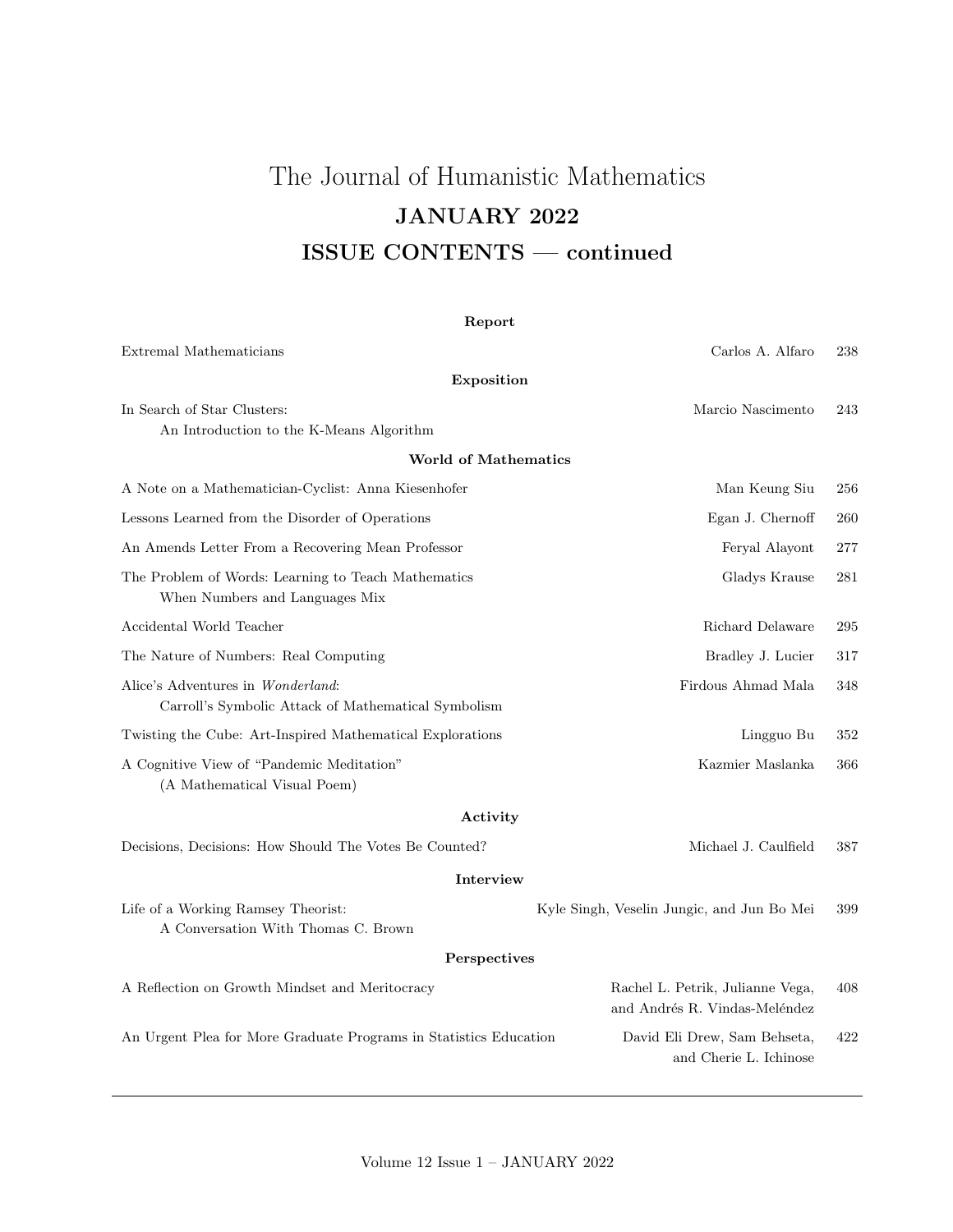## The Journal of Humanistic Mathematics JANUARY 2022 ISSUE CONTENTS — continued

## Perspectives - continued Mathematics for the Masses: Door-to-Door Missionaries Daniel S. Helman 428 of Mathematics and Twelve-Step Recovery Programs Book Review Book Review: Reckonings: Numerals, Cognition, and History Milton Rosa and Daniel Clark Orey 443 by Stephen Chrisomalis Poetry Folder Poetry in the Glade: Bridges 2021 Fib Collection 467 Poetry What's So Great About Non-Orientable Manifolds? Michael McCormick 501 Wrong Way Joseph Chaney 502 The Solipsist's First Paper Sabrina Sixta 503 Heuristic or Stochastic? E Laura Golberg 504 So Long My Friend Bryan McNair 505 Fiction A Non-Euclidean Story or: How to Persist When Your Geometry Doesn't Rami Luisto 506 Announcement Special Issue Call for Papers: *Mathematics and Society* Carrie Diaz Eaton, Rachel Roca, 557

Nancy Rodriguez, and Tian An Wong Journal for Mathematics and the Arts Carolyn Yackel & sarah-marie belcastro 560 Special Issue Call for Papers: Mathematics of Fiber Arts